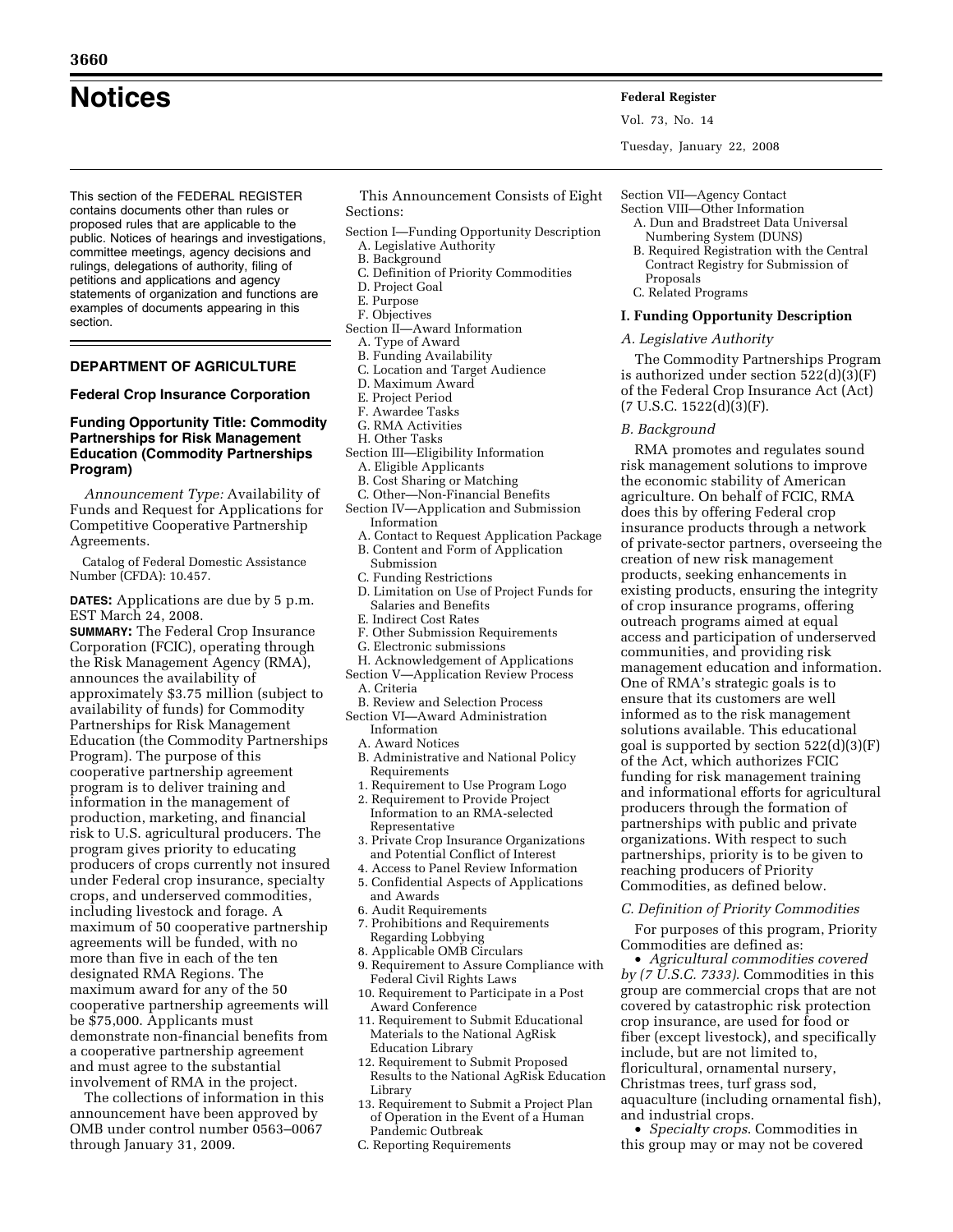under a Federal crop insurance plan and include, but are not limited to, fruits, vegetables, tree nuts, syrups, honey, roots, herbs, and highly specialized varieties of traditional crops.

• *Underserved commodities*. This group includes: (a) Commodities, including livestock and forage, that are covered by a Federal crop insurance plan but for which participation in an area is below the national average; and (b) commodities, including livestock and forage, with inadequate crop insurance coverage.

A project is considered as giving priority to Priority Commodities if the majority (75%) of the educational activities of the project are directed to producers of any of the three classes of commodities listed above or any combination of the three classes.

# *D. Project Goal*

The goal of this program is to ensure that "\* \* \* producers will be better able to use financial management, crop insurance, marketing contracts, and other existing and emerging risk management tools.''

### *E. Purpose*

The purpose of the Commodity Partnership Program is to provide U.S. farmers and ranchers with training and informational opportunities to be able to understand:

• The kinds of risks addressed by existing and emerging risk management tools;

• The features and appropriate use of existing and emerging risk management tools; and

• How to make sound risk management decisions.

*F. Objectives* 

For 2008, the FCIC Board of Directors and the FCIC Manager are seeking projects that include the special emphasis topics (topic) listed below which highlight the objectives within each RMA Region. The topics are listed in priority order, with the most important topic designated as 1, the second most important designated as 2, etc. The order of priority will be considered in making awards. Applicants may propose other topics within any project. RMA encourages applications that address multiple topics, but each application must specify a single primary topic for funding purposes in an RMA Region. At least 75 percent of the project must be towards the primary topic. Applications that do not clearly specify a single primary topic for funding purposes in an RMA Region in block 15 of the SF– 424 form will be rejected. ''General

Agricultural Risk Management Topics'' are topics that address the Commodity Partnership Program purpose as listed above in section I E. In order of priority, the special emphasis topics are:

*Billings, MT Region: (MT, ND, SD, and WY)* 

1. Forage Insurance Tools (MT, ND, SD, and WY).

2. Risks of Growing Crops and Insurance Options for Biodiesel and Ethanol Fuel Purposes (MT, ND, SD, and WY).

3. Livestock Risk Protection (LRP) Lamb Insurance Tools (MT, ND, SD, WY).

4. General Agricultural Risk Management Topics.

*Davis, CA Region: (AZ, CA, HI, NV, and UT)* 

1. Actual Revenue History Insurance Tools for Cherries (CA, UT).

2. AGR (CA) and AGR-Lite Insurance Tools (AZ, HI, NV, UT).

3. LRP Insurance Tools (AZ, CA, NV, UT).

4. General Agricultural Risk Management Topics.

*Jackson, MS Region: (AR, KY, LA, MS, and TN)* 

1. Record Keeping Requirements for AGR-Lite Insurance Tools (TN).

2. LRP Insurance Tools, PRF Rainfall Index and the PRF Vegetation Index Insurance Tools (AR, KY, LA, MS, and TN).

3. Nursery Price Endorsement Crop Insurance Tool (AR, KY, LA, MS, and TN).

4. General Agricultural Risk Management Topics.

*Oklahoma City, OK Region: (NM, OK, and TX)* 

1. Risks of Growing and Insuring Bioethanol crops (OK, TX).

2. Risks of Growing, Marketing, and Insuring Canola (OK).

3. LRP Lamb Insurance Tools (NM, OK, and TX).

4. General Agricultural Risk

Management Topics.

*Raleigh, NC Region: (CT, DE, MA, MD, ME, NC, NH, NY, NJ, PA, RI, VA, VT, and WV)* 

1. *Virginia*—Apple, AGR-Lite, LRP for Feeder Cattle, Fed Cattle, Lamb, and Swine Insurance Tools.

2. *North Carolina*—AGR-Lite, and LRP for Feeder Cattle, Fed Cattle, Lamb, and Swine Insurance Tools.

3. *AGR-Lite Insurance Tools*—(CT, DE, MA, ME, MD, NC, NH, NY, NJ, PA, RI, VA, VT, and WV).

4. General Agricultural Risk Management Topics.

*Spokane, WA Region: (AK, ID, OR, and WA)* 

1. AGR-Lite (AGR where applicable) Insurance Tools (Western WA and/or in Western OR).

2. LRP Insurance Tools for Feeder Cattle, Fed Cattle, and Swine (ID, OR, WA) and Lamb (ID, OR).

3. Potato Insurance Tools for Pacific Northwest Potato Growers.

4. General Agricultural Risk Management Topics.

*Springfield, IL Region: (IL, IN, MI, and OH)* 

1. AGR Insurance Tools (MI).

2. Forage Production Insurance Tools (IL and MI) and Forage Seeding Index Insurance Tools (MI).

3. Wheat Insurance Tools (IL, IN, MI, OH).

4. General Agricultural Risk Management Topics.

*St. Paul, MN Region: (IA, MN, and WI)* 

1. Insuring Non-traditional Crops Using Written Agreements and AGR-

Lite Insurance Tools (IA, MN and WI).

2. Forage Production Insurance Tools (IA, MN, and WI).

3. Record Keeping for Apples and Grapes Insurance Tools (IA, MN, and WI).

4. General Agricultural Risk Management Topics.

*Topeka, KS Region: (CO, KS, MO, and NE)* 

1. AGR-Lite Insurance Tools (CO, KS).

2. PRF Rainfall Index and PRF

Vegetation Index Insurance Tools (CO). 3. Documentation Requirements for

Irrigation Availability (CO, KS, NE). 4. General Agricultural Risk

Management Topics.

*Valdosta, GA Region: (AL, FL, GA, SC, and Puerto Rico)* 

1. PRF Rainfall Index (AL, SC) and PRF Vegetation Index Insurance Tools (SC).

2. AGR-Lite Insurance Tools (AL, FL, GA and SC).

3. Citrus and Florida Fruit Tree Insurance Tools (FL).

4. General Agricultural Risk

Management Topics.

# **II. Award Information**

### *A. Type of Award*

Cooperative Partnership Agreements, which require the substantial involvement of RMA.

### *B. Funding Availability*

Approximately \$3,750,000 (subject to availability of funds) is available in fiscal year 2008 to fund up to 50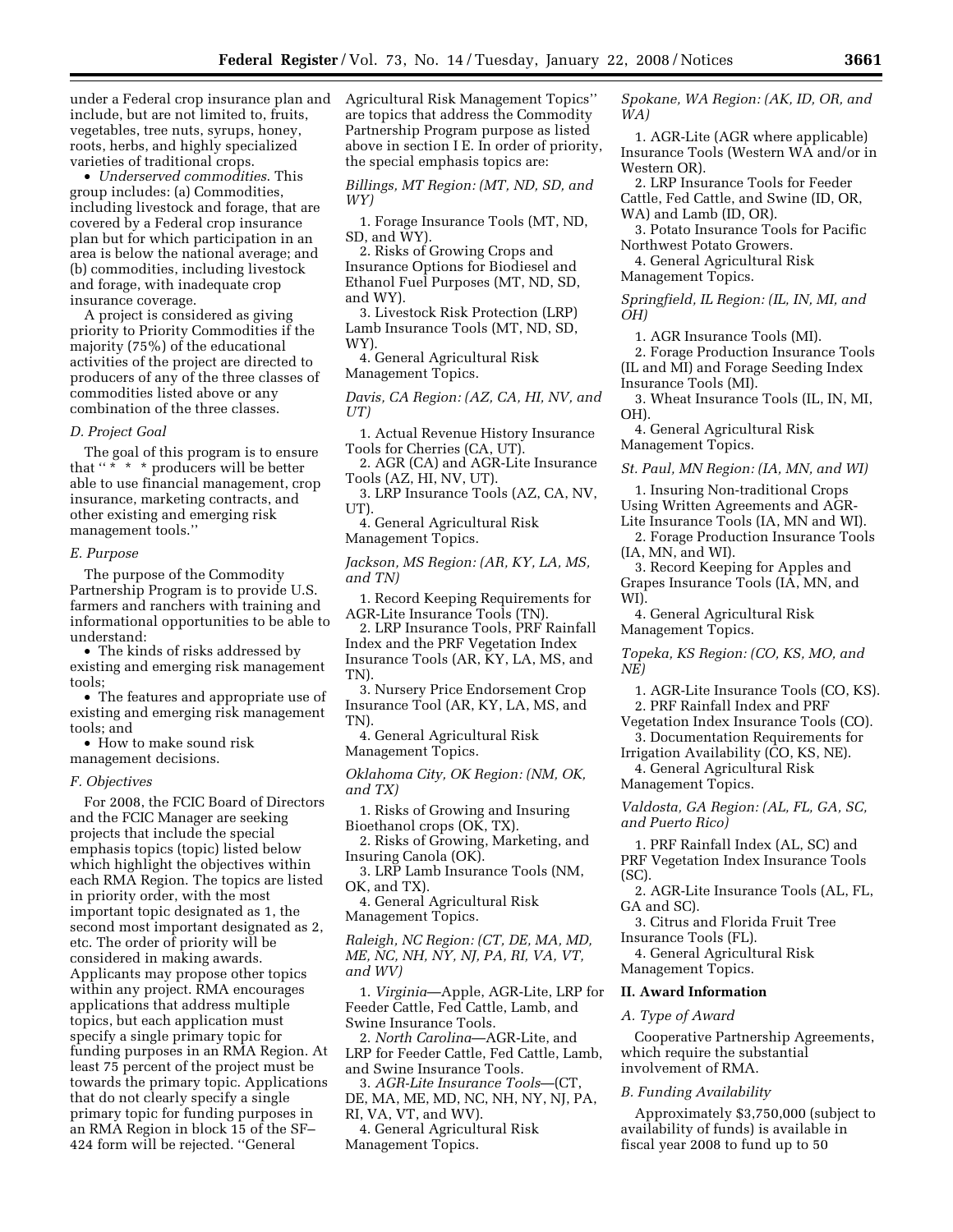cooperative partnership agreements. The maximum award will be \$75,000. It is anticipated that a maximum of five agreements will be funded for each designated RMA Region. Applicants should apply for funding under that RMA Region where the educational activities will be directed.

In the event that all funds available for this program are not obligated after the maximum number of agreements are awarded or if additional funds become available, these funds may, at the discretion of the Manager of FCIC, be used to award additional applications that score highly by the technical review panel or allocated pro-rata to awardees for use in broadening the size or scope of awarded projects if agreed to by the awardee. In the event that the Manager of FCIC determines that available RMA resources cannot support the administrative and substantial involvement requirements of all agreements recommended for funding, the Manager may elect to fund fewer agreements than the available funding might otherwise allow. It is expected that the awards will be made approximately 120 days after the application deadline. All awards will be made and agreements finalized no later than September 30, 2008.

#### *C. Location and Target Audience*

RMA Regional Offices and the States serviced within each Region are listed below. Staff from the respective RMA Regional Offices will provide substantial involvement for projects conducted within their Region.

Billings, MT Regional Office: (MT, ND, SD, and WY).

Davis, CA Regional Office: (AZ, CA, HI, NV, and UT).

Jackson, MS Regional Office: (AR, KY, LA, MS, and TN).

Oklahoma City, OK Regional Office: (NM, OK, and TX).

Raleigh, NC Regional Office: (CT, DE, MA, MD, ME, NC, NH, NJ, NY, PA, RI, VA, VT, and WV)

Spokane, WA Regional Office: (AK, ID, OR, and WA).

Springfield, IL Regional Office: (IL, IN, MI, and OH).

St. Paul, MN Regional Office: (IA, MN, and WI)

Topeka, KS Regional Office: (CO, KS, MO, and NE).

Valdosta, GA Regional Office: (AL, FL, GA, SC, and Puerto Rico).

Applicants must clearly designate the RMA Region where educational activities will be conducted, and must clearly identify the primary topic listed in section I (F) that the project will address in their application narrative (Form RME–1) and in block 15 of the

SF–424 form. Priority will be given to producers of Priority Commodities. Applicants proposing to conduct educational activities in more than one RMA Region must submit a separate application for each RMA Region. Single applications proposing to conduct educational activities in more than one RMA Region will be rejected.

### *D. Maximum Award*

Any application that requests Federal funding of more than \$75,000 will be rejected. RMA also reserves the right to fund successful applications at an amount less than requested if it is judged that the application can be implemented at a lower funding level.

# *E. Project Period*

Projects will be funded for a period of up to one year from the project starting date.

# *F. Awardee Tasks*

In conducting activities to achieve the purpose and goal of this program in a designated RMA Region, the awardee will be responsible for performing the following tasks:

• Develop and conduct a promotional program. This program will include activities using media, newsletters, publications, or other appropriate informational dissemination techniques that are designed to: (a) Raise awareness for risk management; (b) inform producers of the availability of risk management tools; and (c) inform producers and agribusiness leaders in the designated RMA Region of training and informational opportunities.

• Deliver risk management training and informational opportunities to agricultural producers and agribusiness professionals in the designated RMA Region. This will include organizing and delivering educational activities using instructional materials that have been assembled to meet the local needs of agricultural producers. Activities should be directed primarily to agricultural producers, but may include those agribusiness professionals that have frequent opportunities to advise producers on risk management tools and decisions.

• Document all educational activities conducted under the partnership agreement and the results of such activities, including criteria and indicators used to evaluate the success of the program. The awardee may also be required to provide information to an RMA-selected contractor to evaluate all educational activities and advise RMA as to the effectiveness of activities.

# *G. RMA Activities*

FCIC, working through RMA, will be substantially involved during the performance of the funded project through RMA's ten Regional Offices. Potential types of substantial involvement may include, but are not limited to the following activities.

• Collaborate with the awardee in assembling, reviewing, and approving risk management materials for producers in the designated RMA Region.

• Collaborate with the awardee in reviewing and approving a promotional program for raising awareness for risk management and for informing producers of training and informational opportunities in the RMA Region.

• Collaborate with the awardee on the delivery of education to producers and agribusiness leaders in the RMA Region. This will include: (a) Reviewing and approving in advance all producer and agribusiness leader educational activities; (b) advising the project leader on technical issues related to crop insurance education and information; and (c) assisting the project leader in informing crop insurance professionals about educational activity plans and scheduled meetings.

• Conduct an evaluation of the performance of the awardee in meeting the deliverables of the project.

• Assist in the selection of

subcontractors and project staff.

Applications that do not contain substantial involvement by RMA will be rejected.

# *H. Other Tasks*

In addition to the specific, required tasks listed above, the applicant may propose additional tasks that would contribute directly to the purpose of this program. For any proposed additional task, the applicant must identify the objective of the task, the specific subtasks required to meet the objective, specific time lines for performing the subtasks, and the specific responsibilities of partners. The applicant must also identify specific ways in which RMA would have substantial involvement in the proposed project task.

#### **III. Eligibility Information**

#### *A. Eligible Applicants*

Eligible applicants include State departments of agriculture, universities, non-profit agricultural organizations, and other public or private organizations with the capacity to lead a local program of risk management education for farmers and ranchers in an RMA Region. Individuals are not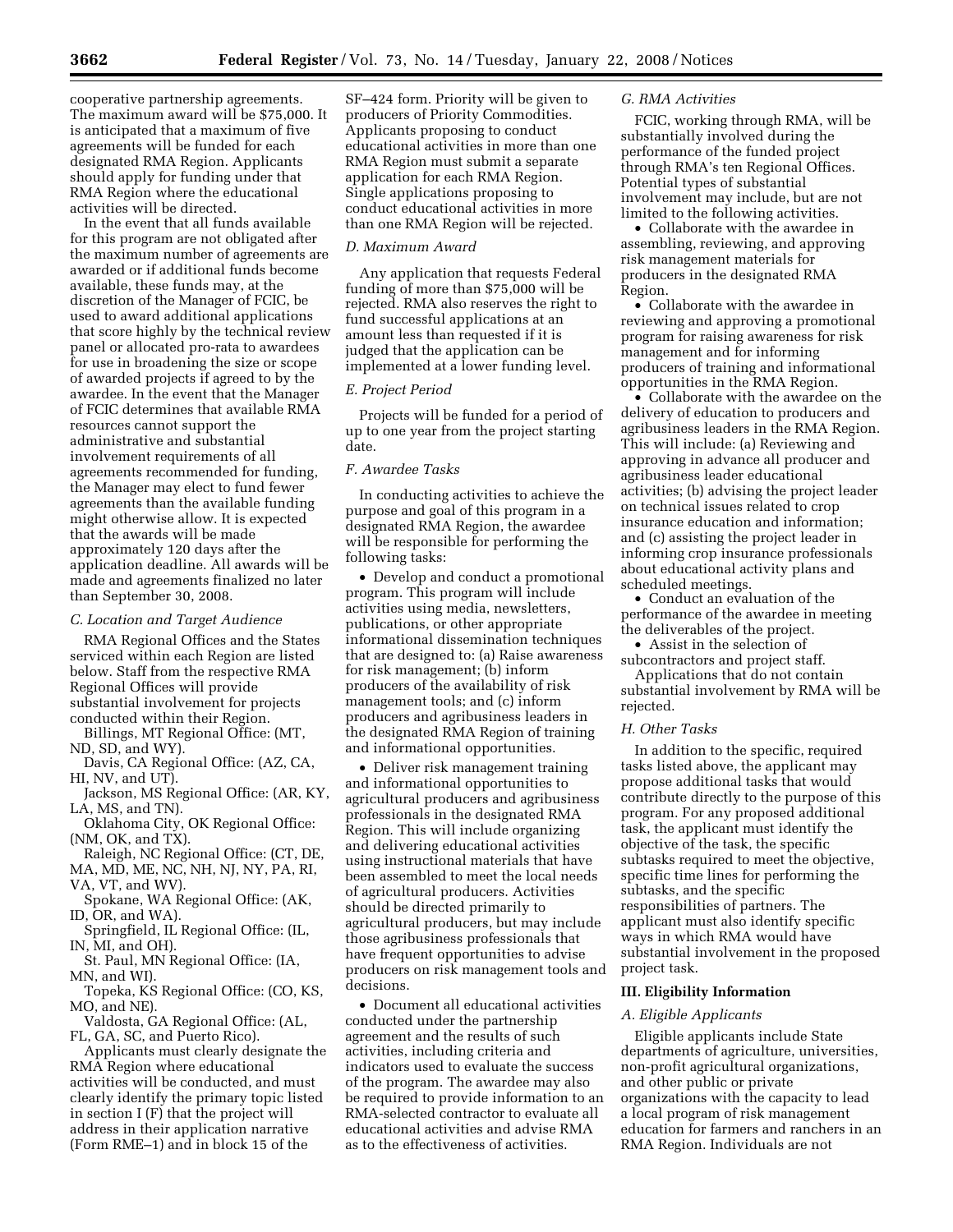eligible applicants. Although an applicant may be eligible to compete for an award based on its status as an eligible entity, other factors may exclude an applicant from receiving Federal assistance under this program governed by Federal law and regulations (e.g., debarment and suspension; a determination of non-performance on a prior contract, cooperative agreement, grant or partnership; a determination of a violation of applicable ethical standards; a determination of being considered ''high risk''). Applications from ineligible or excluded persons will be rejected in their entirety.

#### *B. Cost Sharing or Matching*

Although RMA prefers cost sharing by the applicant, this program has neither a cost sharing nor a matching requirement.

### *C. Other—Non-Financial Benefits*

To be eligible, applicants must also be able to demonstrate that they will receive a non-financial benefit as a result of a partnership agreement. Nonfinancial benefits must accrue to the applicant and must include more than the ability to provide employment income to the applicant or for the applicant's employees or the community. The applicant must demonstrate that performance under the partnership agreement will further the specific mission of the applicant (such as providing research or activities necessary for graduate or other students to complete their educational program). Applicants that do not demonstrate a non-financial benefit will be rejected.

### **IV. Application and Submission Information**

# *A. Contact to Request Application Package*

Program application materials for the Commodity Partnerships Program under this announcement may be downloaded from *http://www.rma.usda.gov/ aboutrma/agreements*. Applicants may also request application materials from: Lon Burke, USDA–RMA–RME, phone: (202) 720–5265, fax: (202) 690–3605, email: *RMA.Risk-Ed@rma.usda.gov*.

### *B. Content and Form of Application Submission*

A complete and valid application package must be submitted in one package at the time of initial submission, which must include the following:

1. An original and two copies of the completed and signed application.

2. An electronic copy (Microsoft Word format preferred) of the narrative portion (Forms RME–1 and RME–2) of

the application package on a compact disc.

3. A completed and signed OMB Standard Form 424, ''Application for Federal Assistance.''

4. A completed and signed OMB Standard Form 424–A, ''Budget Information—Non-construction Programs.'' Federal funding requested (the total of direct and indirect costs) must not exceed \$75,000.

5. A completed and signed OMB Standard Form 424–B, ''Assurances, Non-constructive Programs.''

6. Risk Management Education Project Narrative (Form RME–1). Complete all required parts of Form RME–1:

*Part I*—Title Page.

Part II—A written narrative of no more than 10 single-sided pages which will provide reviewers with sufficient information to effectively evaluate the merits of the application according to the evaluation criteria listed in this notice. Although a Statement of Work, which is the third evaluation criterion, is to be completed in detail in RME Form-2, applicants may wish to highlight certain unique features of the Statement of Work in Part II for the benefit of the evaluation panel. If your narrative exceeds the page limit, only the first 10 pages will be reviewed.

• No smaller than 12 point font size.

• Use an easily readable font face (e.g., Arial, Geneva, Helvetica, Times Roman).

• 8.5 by 11 inch paper.

• One-inch margins on each page.

• Printed on only one side of paper.

• Held together only by rubber bands or metal clips; not bound or stapled in any other way.

*Part III*—A Budget Narrative, describing how the categorical costs listed on SF 424–A are derived. The budget narrative should provide enough detail for reviewers to easily understand how costs were determined and how they relate to the goals and objectives of the project.

*Part IV*—Provide a ''Statement of Non-financial Benefits.'' (Refer to section III, Eligibility Information, C. Other—Non-financial Benefits, above).

7. ''Statement of Work,'' Form RME– 2, which identifies tasks and subtasks in detail, expected completion dates and deliverables, and RMA's substantial involvement role for the proposed project.

8. A completed and signed OMB Standard Form LLL, ''Disclosure of Lobbying Activities.''

9. A completed and signed AD–1047, ''Certification Regarding Debarment, Suspension and Other Responsibility Matters—Primary Covered Transactions.''

10. A completed and signed AD–1049, ''Certification Regarding Drug-Free Workplace.'' Applications that do not include items 1–7 above will be considered incomplete, will not receive further consideration, and will be rejected.

#### *C. Funding Restrictions*

Cooperative partnership agreement funds may not be used to:

a. Plan, repair, rehabilitate, acquire, or construct a building or facility including a processing facility;

b. Purchase, rent, or install fixed equipment;

c. Repair or maintain privately owned vehicles;

d. Pay for the preparation of the cooperative partnership agreement application;

e. Fund political activities;

f. Purchase alcohol, food, beverage, or entertainment;

g. Lend money to support farming or agricultural business operation or expansion;

h. Pay costs incurred prior to receiving a partnership agreement; i. Fund any activities prohibited in 7 CFR Parts 3015 and 3019, as applicable.

# *D. Limitation on Use of Project Funds for Salaries and Benefits*

Total costs for salary and benefits allowed for projects under this announcement will be limited to not more than 70 percent reimbursement of the funds awarded under the cooperative partnership agreement as indicated in section III. Eligibility Information, C. Other—Non-financial Benefits. One goal of the Commodity Partnerships program is to maximize the use of the limited funding available for risk management education for producers of Priority Commodities. In order to accomplish this goal, RMA needs to ensure that the maximum amount of funds practicable is used for directly providing the educational opportunities. Limiting the amount of funding for salaries and benefits will allow the limited amount of funding to reach the maximum number of farmers and ranchers.

### *E. Indirect Cost Rates*

a. Indirect costs allowed for projects submitted under this announcement will be limited to ten (10) percent of the total direct cost of the cooperative partnership agreement. Therefore, when preparing budgets, applicants should limit their requests for recovery of indirect costs to the lesser of their institution's official negotiated indirect cost rate or 10 percent of the total direct costs.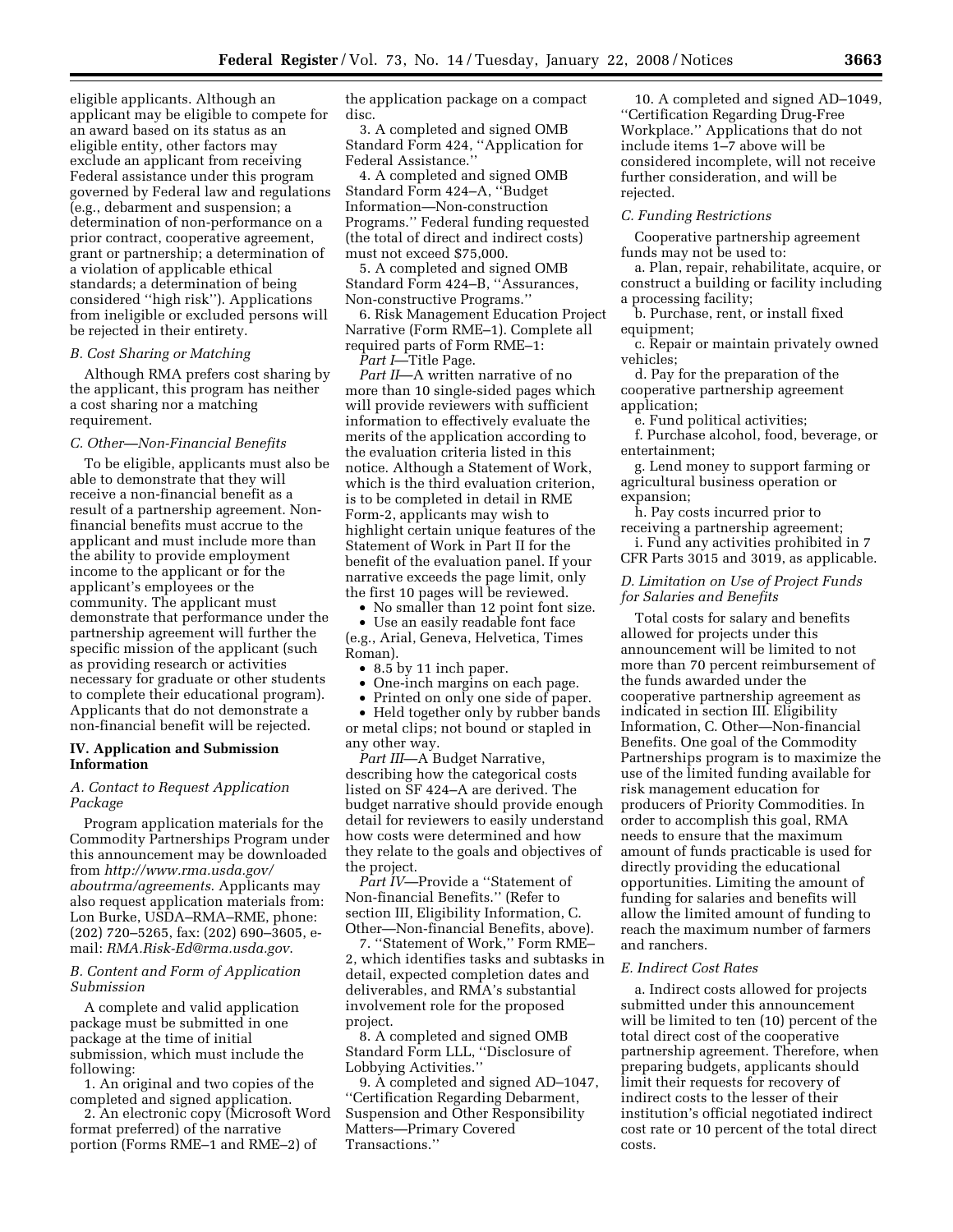b. RMA will withhold all indirect cost rate funds for an award to an applicant requesting indirect costs if the applicant has not negotiated an indirect cost rate with its cognizant Federal agency.

c. If an applicant is in the process of negotiating an indirect cost rate with its cognizant Federal agency, RMA will withhold all indirect cost rate funds from that applicant until the indirect cost rate has been established.

d. If an applicant's indirect cost rate has expired or will expire prior to award announcements, a clear statement on renegotiation efforts must be included in the application.

e. It is incumbent on all applicants to have a current indirect cost rate or begin negotiations to establish an indirect cost rate prior to the submission deadline. Because it may take several months to obtain an indirect cost rate, applicants needing an indirect cost rate are encouraged to start work on establishing these rates well in advance of submitting an application. The U.S. Office of Management and Budget (OMB) is responsible for assigning cognizant Federal agencies.

f. Applicants may be asked to provide a copy of their indirect cost rate negotiated with their cognizant agency.

g. RMA reserves the right to negotiate final budgets with successful applicants.

#### *F. Other Submission Requirements*

*Mailed submissions:* Applications submitted through express, overnight mail or another delivery service will be considered as meeting the announced deadline if they are received in the mailroom at the address stated below for express, overnight mail or another delivery service on or before the deadline. Applicants are cautioned that express, overnight mail or other delivery services do not always deliver as agreed. Applicants should take this into account because failure of such delivery services will not extend the deadline. Mailed applications will be considered as meeting the announced deadline if they are received on or before the deadline in the mailroom at the address stated below for mailed applications. Applicants are responsible for mailing applications well in advance, to ensure that applications are received on or before the deadline time and date. Applicants using the U.S. Postal Service (USPS) should allow for the extra time for delivery due to the additional security measures that mail delivered to government offices in the Washington DC area requires. USPS mail sent to Washington DC headquarters is sanitized offsite, which may result in delays, loss, and physical damage to enclosures.

Address when using private delivery services or when hand delivering:

Attention: Risk Management Education Program, USDA/RMA/RME, Room 6625, South Building, 1400 Independence Avenue, SW., Washington, DC 20250.

Address when using U.S. Postal Services: Attention: Risk Management Education Program, USDA/RMA/RME/ Stop 0808, Room 6625, South Building, 1400 Independence Ave., SW., Washington, DC 20250–0808.

Applicants are responsible for ensuring that RMA receives a complete application package by the closing date and time. Regardless of the delivery method you choose, please do so sufficiently in advance of the due date to ensure your application package is received on or before the deadline. It is your responsibility to meet the due date and time. E-mailed and faxed applications will not be accepted. Late application packages will not receive further consideration and will be rejected.

#### *G. Electronic Submissions*

Applications transmitted electronically via Grants.gov will be accepted prior to the application date or time deadline. The application package can be accessed via Grants.gov, go to *http://www.grants.gov*, click on ''Find Grant Opportunities,'' click on ''Search Grant Opportunities,'' and enter the CFDA number (located at the beginning of this RFA) to search by CFDA number. From the search results, select the item that correlates to the title of this RFA. If you do not have electronic access to the RFA or have trouble downloading material and you would like a hardcopy, you may contact Lon Burke, USDA– RMA–RME, phone: (202) 720–5265, fax: (202) 690–3605, e-mail: *RMA.Risk-Ed@rma.usda.gov*.

If assistance is needed to access the application package via Grants.gov (e.g., downloading or navigating PureEdge forms, using PureEdge with a Macintosh computer, using Adobe), refer to resources available on the Grants.gov Web site first (*http://www.grants.gov/*). Grants.gov assistance is also available as follows:

• Grants.gov customer support. Toll Free: 1–800–518–4726.

Business Hours: M–F 7 a.m.–9 p.m. Eastern Standard Time.

E-mail: *support@grants.gov*. Applicants who submit their applications via the Grants.gov Web site are not required to submit any hard copy documents to RMA.

When using Grants.gov to apply, RMA strongly recommends that you submit the online application at least two

weeks prior to the application due date in case there are problems with the Grants.gov Web site and you want to submit your application via a mail delivery service.

### *H. Acknowledgement of Applications*

Receipt of applications will be acknowledged by e-mail, whenever possible. Therefore, applicants are encouraged to provide e-mail addresses in their applications. If an e-mail address is not indicated on an application, receipt will be acknowledged by letter. There will be no notification of incomplete, unqualified or unfunded applications until the awards have been made. When received by RMA, applications will be assigned an identification number. This number will be communicated to applicants in the acknowledgement of receipt of applications. An application's identification number should be referenced in all correspondence regarding the application. If the applicant does not receive an acknowledgement within 15 days of the submission deadline, the applicant should notify RMA's point of contact indicated in section VII, Agency Contact.

### **V. Application Review Information**

### *A. Criteria*

Applications submitted under the Commodity Partnerships Program will be evaluated within each RMA Region according to the following criteria:

*Project Impacts*—maximum 30 points. The applicant must demonstrate that

the project benefits to farmers and ranchers warrant the funding requested. Applicants will be scored according to the extent they can: (a) Identify the specific actions producers will likely be able to take as a result of the educational activities described in the Statement of Work; (b) identify the specific measures for evaluating results that will be employed in the project; (c) reasonably estimate the total number of producers reached through the various methods and educational activities described in the Statement of Work; and (d) justify such estimates with clear specifics. Reviewers' scoring will be based on the scope and reasonableness of the applicant's clear descriptions of specific expected actions participants will accomplish, and well-designed methods for measuring the project's results and effectiveness. Applicants using direct contact methods with producers will be scored higher.

*Statement of Work*—maximum 15 points.

The applicant must produce a clear and specific Statement of Work for the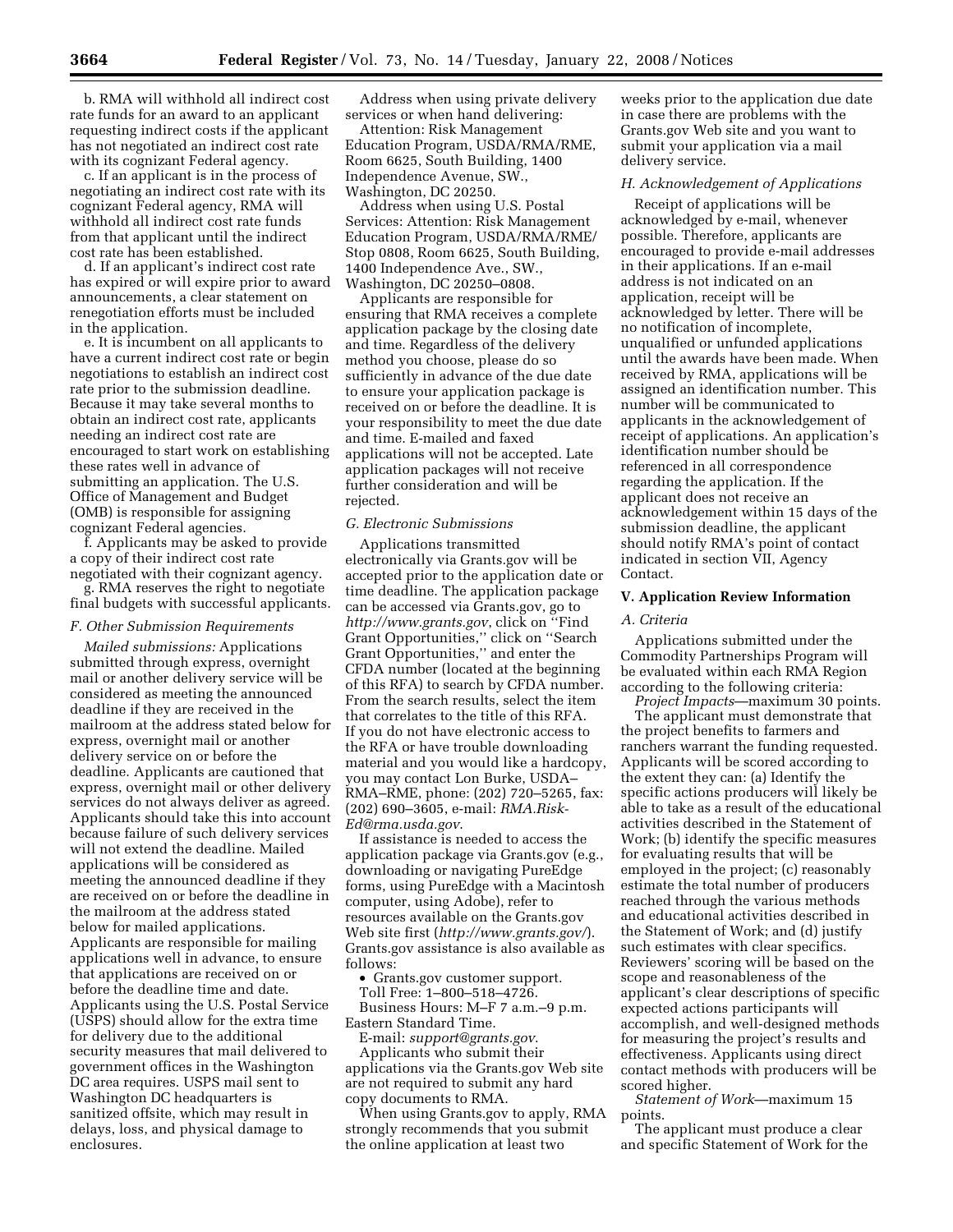project. For each of the tasks contained in the Description of Agreement Award (refer to section II Award Information), the applicant must identify and describe specific subtasks, responsible entities, expected completion dates, RMA substantial involvement, and deliverables that will further the purpose of this program. Applicants will be scored higher to the extent that the Statement of Work is specific, measurable, reasonable, has specific deadlines for the completion of subtasks, relates directly to the required activities and the program purpose described in this announcement, which is to provide producers with training and informational opportunities so that the producers will be better able to use financial management, crop insurance, marketing contracts, and other existing and emerging risk management tools. Applicants are required to submit this Statement of Work on Form RME–2.

*Partnering*—maximum 15 points. The applicant must demonstrate experience and capacity to partner with and gain the support of grower organizations, agribusiness professionals, and agricultural leaders to carry out a local program of education and information in a designated RMA Region. The applicant is required to establish a written partnering plan that includes how each partner will aid in carrying out the project goal and purpose stated in this announcement and letters of commitment stating that the partner has agreed to do this work. The applicant must ensure this plan includes a list of all partners working on the project, their titles, and how they will be contributing to the deliverables listed in the agreement. This partnering plan will not count toward the maximum length of the application narrative (Form RME–1). Applicants will receive higher scores to the extent that they can document and demonstrate in the written partnering plan: (a) That partnership commitments are in place for the express purpose of delivering the program in this announcement; (b) that a broad group of farmers and ranchers will be reached within the RMA Region; (c) that partners are contributing to the project and involved in recruiting producers to attend the training; (d) that a substantial effort has been made to partner with organizations that can meet the needs of producers; and (e) statements from each partner regarding the number of producers that partner is committed to recruit for the project that would support the estimates specified under the Project Impacts criterion.

*Project Management*—maximum 15 points.

The applicant must demonstrate an ability to implement sound and effective project management practices. Higher scores will be awarded to applicants that can demonstrate organizational skills, leadership, and experience in delivering services or programs that assist agricultural producers in the respective RMA Region. The project manager must demonstrate that he/she has the capability to accomplish the project goal and purpose stated in this announcement by (a) having a previous working relationship with the farm community in the designated RMA Region of the application, including being able to recruit approximately the number of producers to be reached in the application and/or (b) having established the capacity to partner with and gain the support of grower organizations, agribusiness professionals, and agribusiness leaders locally to aid in carrying out a program of education and information, including being able to recruit approximately the number of producers to be reached in this application. Applicants that will employ, or have access to, personnel who have experience in directing local educational programs that benefit agricultural producers in the respective RMA Region will receive higher rankings.

*Budget Appropriateness and Efficiency*—maximum 15 points.

Applicants must provide a detailed budget summary that clearly explains and justifies costs associated with the project. Applicants will receive higher scores to the extent that they can demonstrate a fair and reasonable use of funds appropriate for the project and a budget that contains the estimated cost of reaching each individual producer. The applicant must provide information factors such as:

• The allowability and necessity for individual cost categories;

• The reasonableness of amounts estimated for necessary costs;

• The basis used for allocating indirect or overhead costs;

• The appropriateness of allocating particular overhead costs to the proposed project as direct costs; and

• The percent of time devoted to the project for all key project personnel identified in the application. Salaries of project personnel should be requested in proportion to the percent of time that they would devote to the project—Note: cannot exceed 70% of the total project budget. Applicants must list all current public or private support to which personnel identified in the application have committed portions of their time, whether or not salary support for persons involved is included in the

budget. An application that duplicates or overlaps substantially with an application already reviewed and funded (or to be funded) by another organization or agency will not be funded under this program. The projects proposed for funding should be included in the pending section. Only items or services that are necessary for the successful completion of the project will be funded as permitted under the Act.

*Priority Commodity*—maximum 10 points.

The applicant can submit projects that are not related to Priority Commodities. However, priority is given to projects relating to Priority Commodities and the degree in which such projects relate to the Priority Commodities. Projects that relate solely to Priority Commodities will be eligible for the most points.

*Past Performance*—maximum 10 points.

If the applicant has been an awardee of other Federal or other government grants, cooperative agreements, or contracts, the applicant must provide information relating to their past performance in reporting on outputs and outcomes under past or current federal assistance agreements. The applicant must also detail that they have consistently complied with financial and program reporting and auditing requirements. RMA reserves the right to add up to 10 points to applications due to past performance. Applicants with very good past performance will receive a score from 6–10 points. Applicants with acceptable past performance will receive a score from 1–5 points. Applicants with unacceptable past performance will receive a score of minus 5 points for this evaluation factor. Applicants without relevant past performance information will receive a neutral score of the mean number of points of all applicants with past performance. These past performance points will be applied only to applications that the review panel scored above the minimum score. Applications receiving less than the minimum score required to be eligible for potential funding will not receive past performance points. Under this cooperative partnership agreement, RMA will subjectively rate the awardee on project performance as indicated in section II, G.

*Projected Audience Description* maximum 5 points.

The applicant must clearly identify and describe the targeted audience for the project. Applicants will receive higher scores to the extent that they can reasonably and clearly describe their target audience and why the audience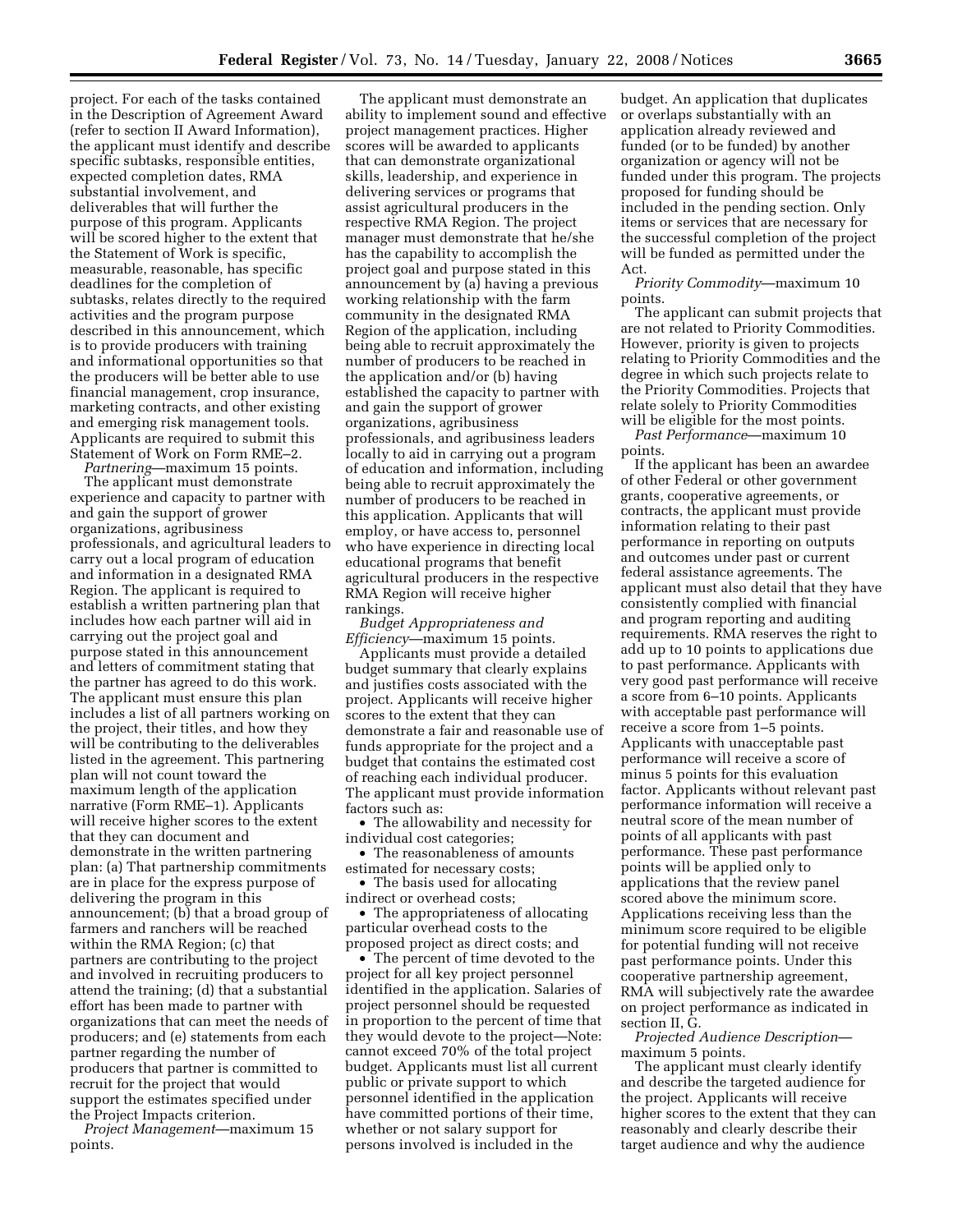would choose to participate in the project. The applicant must describe why the proposed audience wants the information the project will deliver.

# *B. Review and Selection Process*

Applications will be evaluated using a two-part process. First, each application will be screened by RMA personnel to ensure that it meets the requirements in this announcement. Applications that do not meet the requirements of this announcement or are incomplete will not receive further consideration during the next process. Applications that meet announcement requirements will be sorted into the RMA Region in which the applicant proposes to conduct the project and then sorted by project objective listed in section I (F). These applications will be presented to a review panel for consideration.

Second, the review panel will meet to consider and discuss the merits of each application. The panel will consist of not less than three independent reviewers. Reviewers will be drawn from USDA, other Federal agencies, and others representing public and private organizations, as needed. After considering the merits of all applications within an RMA Region, panel members will score each application according to the criteria and point values listed above. The panel will then rank each application against others within the RMA Region by educational objective listed in Section I (*F*) according to the scores received. Those applications will be listed in initial rank order by special emphasis topic (topic) within each RMA Region. The highest-ranking application for each topic will be funded in the order of priority (the highest-ranking application in topic 1 will be funded first, the highest-ranking application in topic 2 will be funded second, etc.) in each RMA Region. The highest ranking of all remaining applications regardless of topic will be the fifth project funded. In the event that there are no applications that warrant funding in topics 1–3, those funds may become available to other projects.

A lottery will be used to resolve any instances of a tie score that might have a bearing on funding recommendations. If such a lottery is required, the names of all tied applicants will be entered into a drawing. The first tied applicant drawn will have priority over other tied applicants for funding consideration.

The review panel will report the results of the evaluation to the Manager of FCIC. The panel's report will include the recommended applicants to receive partnership agreements for each RMA

Region. Funding will not be provided for an application receiving a score less than 60. Funding will not be provided for an application that is highly similar to a higher-scoring application in the same RMA Region. Highly similar is one that proposes to reach the same producers likely to be reached by another applicant that scored higher by the panel and the same general educational material is proposed to be delivered.

An organization, or group of organizations in partnership, may apply for funding under other FCIC or RMA programs, in addition to the program described in this announcement. However, if the Manager of FCIC determines that an application recommended for funding is sufficiently similar to a project that has been funded or has been recommended to be funded under another RMA or FCIC program, then the Manager may elect to not fund that application in whole or in part. The Manager of FCIC will make the final determination on those applications that will be awarded funding.

# **VI. Award Administration Information**

# *A. Award Notices*

Following approval by the awarding official of RMA of the applications to be selected for funding, project leaders whose applications have been selected for funding will be notified. Within the limit of funds available for such a purpose, the awarding official of RMA shall enter into cooperative partnership agreements with those selected applicants. The agreements provide the amount of Federal funds for use in the project period, the terms and conditions of the award, and the time period for the project. The effective date of the agreement shall be on the date the agreement is executed by both parties and it shall remain in effect for up to one year or through September 30, 2009, whichever is later.

After a cooperative partnership agreement has been signed, RMA will extend to awardees, in writing, the authority to draw down funds for the purpose of conducting the activities listed in the agreement. All funds provided to the awardee by FCIC must be expended solely for the purpose for which the funds are obligated in accordance with the approved agreement and budget, the regulations, the terms and conditions of the award, and the applicability of Federal cost principles. No commitment of Federal assistance beyond the project period is made or implied for any award resulting from this notice.

Notification of denial of funding will be sent to applicants after final funding decisions have been made and the awardees announced publicly. Reasons for denial of funding can include, but are not limited to, incomplete applications, applications with evaluation scores that are lower than other applications in an RMA Region, or applications that propose to deliver education to groups of producers in an RMA Region that are largely similar to groups reached in a higher ranked application.

# *B. Administrative and National Policy Requirements*

1. Requirement To Use Program Logo

Awardees will be required to use a program logo and design provided by RMA for all instructional and promotional materials.

2. Requirement To Provide Project Information to an RMA-Selected Representative

Awardees will be required to assist RMA in evaluating the effectiveness of its educational programs by providing documentation of educational activities and related information to any representative selected by RMA for program evaluation purposes.

3. Private Crop Insurance Organizations and Potential Conflicts of Interest

Private organizations that are involved in the sale of Federal crop insurance, or that have financial ties to such organizations, are eligible to apply for funding under this announcement. However, such entities will not be allowed to receive funding to conduct activities that would otherwise be required under a Standard Reinsurance Agreement or any other agreement in effect between FCIC and the entity. Also, such entities will not be allowed to receive funding to conduct activities that could be perceived by producers as promoting one company's services or products over another's. If applying for funding, such organizations are encouraged to be sensitive to potential conflicts of interest and to describe in their application the specific actions they will take to avoid actual and perceived conflicts of interest.

# 4. Access to Panel Review Information

Upon written request from the applicant, scores from the evaluation panel, not including the identity of reviewers, will be sent to the applicant after the review and awards process has been completed.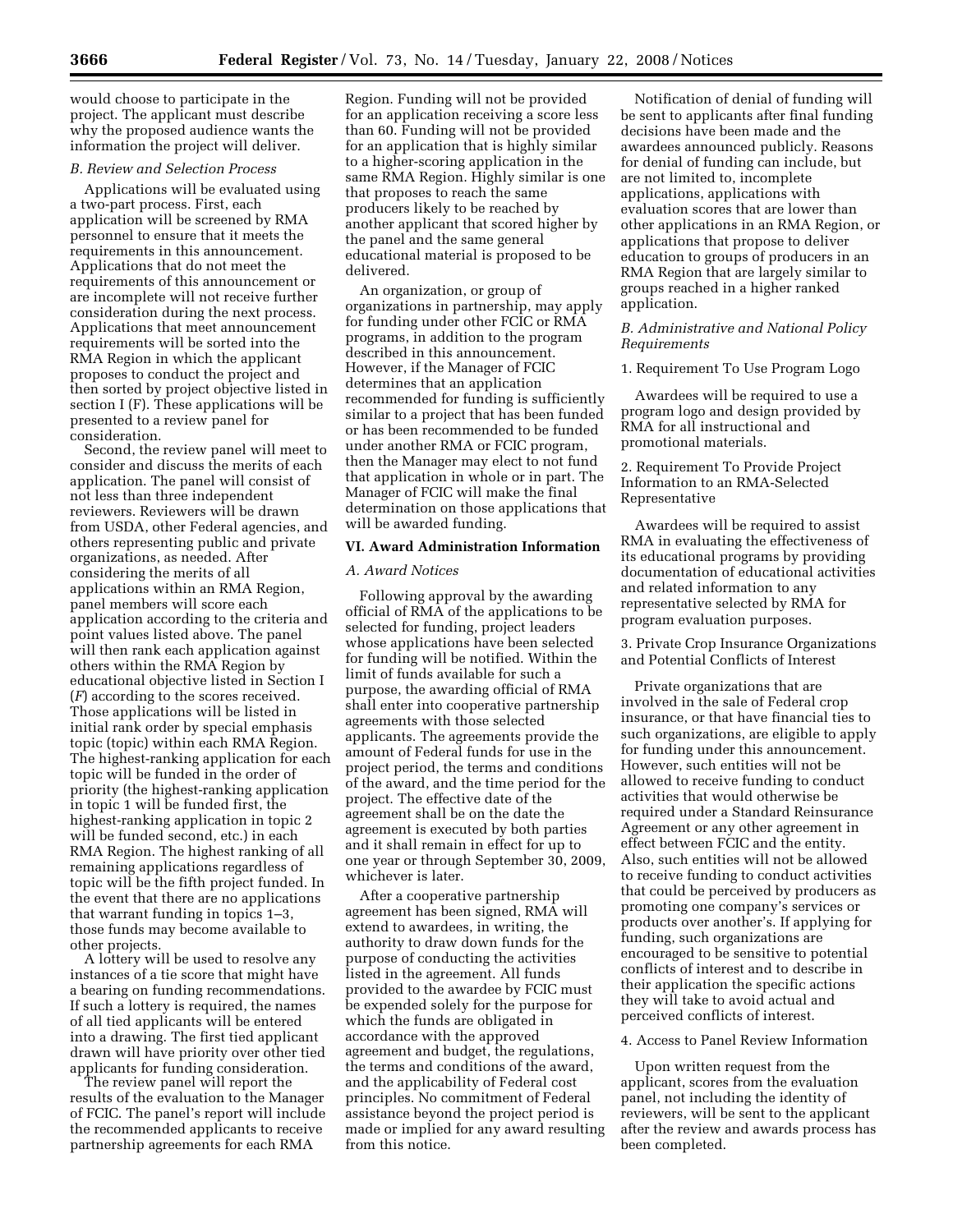5. Confidential Aspects of Applications and Awards

The names of applicants, the names of individuals identified in the applications, the content of applications, and the panel evaluations of applications will all be kept confidential, except to those involved in the review process, to the extent permitted by law. In addition, the identities of review panel members will remain confidential throughout the entire review process and will not be released to applicants. At the end of the fiscal year, names of panel members will be made available. However, panelists will not be identified with the review of any particular application. When an application results in a partnership agreement, that agreement becomes a part of the official record of RMA transactions, available to the public upon specific request. Information that the Secretary of Agriculture determines to be of a confidential, privileged, or proprietary nature will be held in confidence to the extent permitted by law. Therefore, any information that the applicant wishes to be considered confidential, privileged, or proprietary should be clearly marked within an application, including the basis for such designation. The original copy of an application that does not result in an award will be retained by RMA for a period of one year. Other copies will be destroyed. Copies of applications not receiving awards will be released only with the express written consent of the applicant or to the extent required by law. An application may be withdrawn at any time prior to award.

### 6. Audit Requirements

Awardees are subject to audit.

7. Prohibitions and Requirements With Regard to Lobbying

Section 1352 of Public Law 101–121, enacted on October 23, 1989, imposes prohibitions and requirements for disclosure and certification related to lobbying on awardees of Federal contracts, grants, cooperative agreements, and loans. It provides exemptions for Indian Tribes and tribal organizations. Current and prospective awardees and any subcontractors, are prohibited from using Federal funds, other than profits from a Federal contract, for lobbying Congress or any Federal agency in connection with the award of a contract, grant, cooperative agreement, or loan. In addition, for each award action in excess of \$100,000 (\$150,000 for loans) the law requires awardees and any subcontractors: (1) To

certify that they have neither used nor will use any appropriated funds for payment of lobbyists; (2) to disclose the name, address, payment details, and purpose of any agreements with lobbyists whom awardees of their subcontractors will pay with profits or other non-appropriated funds on or after December 22, 1989; and (3) to file quarterly up-dates about the use of lobbyists if material changes occur in their use. The law establishes civil penalties for non-compliance. A copy of the certification and disclosure forms must be submitted with the application and are available at the address and telephone number listed in section VII. Agency Contact.

### 8. Applicable OMB Circulars

All cooperative partnership agreements funded as a result of this notice will be subject to the requirements contained in all applicable OMB circulars.

9. Requirement To Assure Compliance With Federal Civil Rights Laws

Project leaders of all cooperative partnership agreements funded as a result of this notice are required to know and abide by Federal civil rights laws and to assure USDA and RMA that the awardee is in compliance with and will continue to comply with Title VI of the Civil Rights Act of 1964 (42 U.S.C. 2000d *et seq.*), 7 CFR Part 15, and USDA regulations promulgated thereunder, 7 CFR 1901.202. RMA requires that awardees submit an Assurance Agreement (Civil Rights), assuring RMA of this compliance prior to the beginning of the project period.

10. Requirement To Participate in a Post Award Conference

RMA requires that project leaders attend a post award conference to become fully aware of agreement requirements and for delineating the roles of RMA personnel and the procedures that will be followed in administering the agreement and will afford an opportunity for the orderly transition of agreement duties and obligations if different personnel are to assume post-award responsibility. In their applications, applicants should budget for possible travel costs associated with attending this conference.

11. Requirement To Submit Educational Materials to the National AgRisk Education Library

RMA requires that project leaders upload digital copies of all risk management educational materials developed because of the project to the National AgRisk Education Library (*http://www.agrisk.umn.edu/*) for posting. RMA will be clearly identified as having provided funding for the materials.

12. Requirement To Submit Proposed Results to the National AgRisk Education Library

RMA requires that project leaders submit results of the project to the National AgRisk Education Library (*http://www.agrisk.umn.edu/*) for posting.

13. Requirement To Submit a Project Plan of Operation in the Event of a Human Pandemic Outbreak

RMA requires that project leaders submit a project plan of operation in case of a human pandemic event. The plan should address the concept of continuing operations as they relate to the project. This should include the roles, responsibilities, and contact information for the project team and individuals serving as back-ups in case of a pandemic outbreak.

#### *C. Reporting Requirements*

Awardees will be required to submit quarterly progress reports, quarterly financial reports (OMB Standard Form 269), and quarterly Activity Logs (Form RMA–300) throughout the project period, as well as a final program and financial report not later than 90 days after the end of the project period.

Awardees will be required to submit prior to the award:

• A completed and signed Assurance Agreement (Civil Rights).

• A completed and signed Faith-Based Survey on EEO.

### **VII. Agency Contact**

#### **FOR FURTHER INFORMATION CONTACT:**

Applicants and other interested parties are encouraged to contact: Lon Burke, USDA–RMA–RME, phone: 202–720– 5265, fax: 202–690–3605, e-mail: *RMA.Risk-Ed@rma.usda.gov.* You may also obtain information regarding this announcement from the RMA Web site at: *http://www.rma.usda.gov/aboutrma/ agreements.* 

#### **VIII. Other Information**

# *A. Dun and Bradstreet Data Universal Numbering System (DUNS)*

A DUNS number is a unique ninedigit sequence recognized as the universal standard for identifying and keeping track of over 70 million businesses worldwide. The Office of Management and Budget published a notice of final policy issuance in the **Federal Register** June 27, 2003 (68 FR